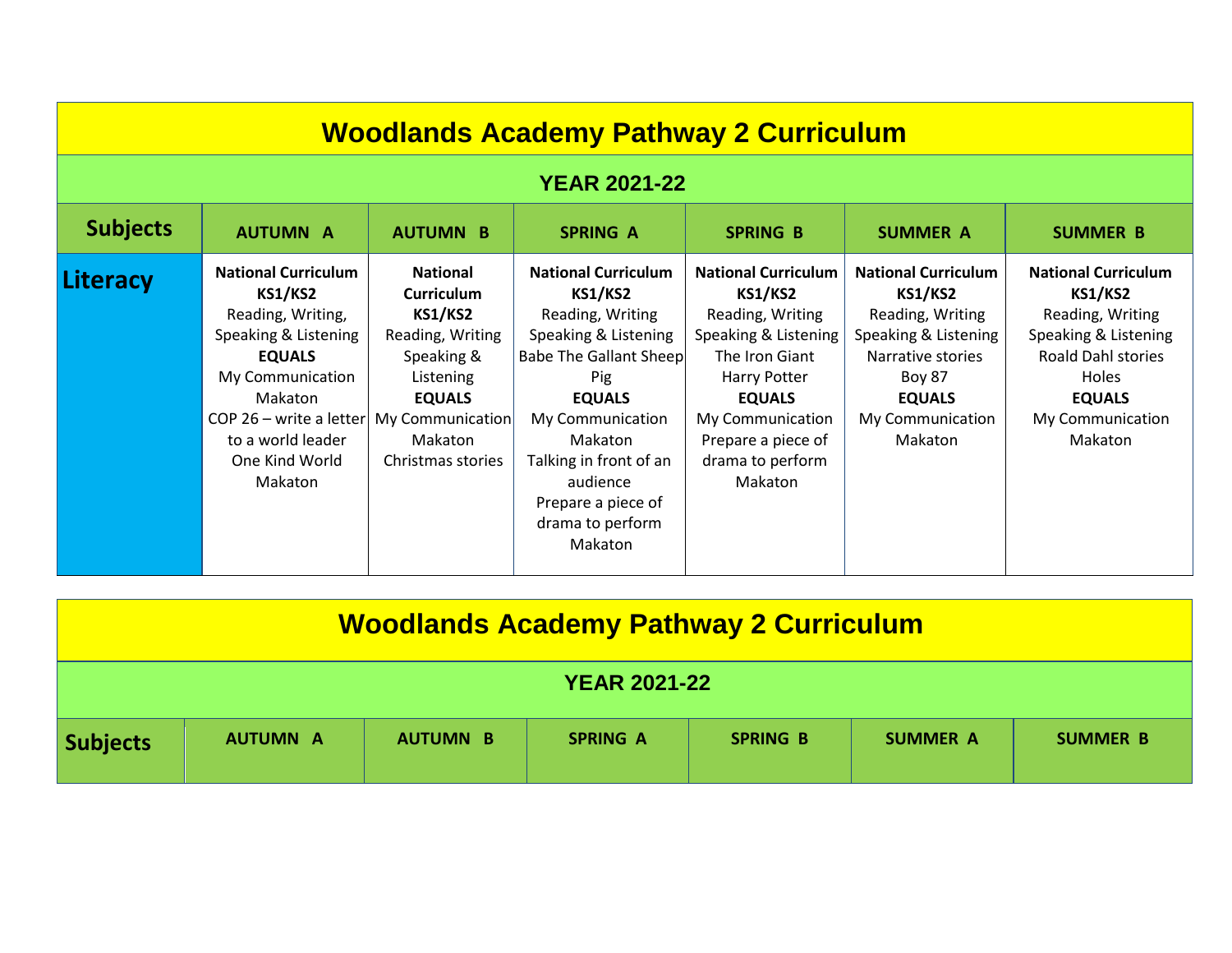| <b>Numeracy</b> | <b>National Curriculum</b><br><b>KS1/KS2</b><br>Place value<br>Addition and subtraction<br><b>EQUALS</b><br>My Thinking and<br>Problem Solving<br>Making objects from<br>recycled material - how<br>much is needed?<br>Shopping | <b>National Curriculum</b><br><b>KS1/KS2</b><br>Measure: money<br>Geometry: shape<br>Addition and<br>subtraction<br>Multiplication and<br>division<br><b>EQUALS</b><br>My Thinking and<br><b>Problem Solving</b><br>Sabotage projects<br>Shopping | <b>National Curriculum</b><br><b>KS1/KS2</b><br>Multiplication and<br>division<br>Fractions<br><b>EQUALS</b><br>My Thinking and<br>Problem Solving<br>Cooking<br>Shopping<br>Running a café<br><b>Budgeting</b><br><b>Woodlands Academy Pathway 2 Curriculum</b><br><b>YEAR 2021-22</b> | <b>National Curriculum</b><br><b>KS1/KS2</b><br>Measure: length and<br>height, perimeter<br>Measure: mass,<br>capacity and<br>temperature<br>Fractions<br><b>EQUALS</b><br>My Thinking and<br>Problem Solving<br>Cooking<br>Shopping - healthy<br>eating | <b>National Curriculum</b><br><b>KS1/KS2</b><br>Place value within 100<br><b>Statistics</b><br>Geometry: position<br>and direction<br><b>EQUALS</b><br>My Thinking and<br>Problem Solving<br>Cooking<br>Shopping<br>Making models | <b>National Curriculum</b><br><b>KS1/KS2</b><br>Problem solving<br>methods<br>Measure: time<br><b>EQUALS</b><br>My Thinking and<br>Problem Solving<br>Cooking<br>Shopping |
|-----------------|---------------------------------------------------------------------------------------------------------------------------------------------------------------------------------------------------------------------------------|---------------------------------------------------------------------------------------------------------------------------------------------------------------------------------------------------------------------------------------------------|-----------------------------------------------------------------------------------------------------------------------------------------------------------------------------------------------------------------------------------------------------------------------------------------|----------------------------------------------------------------------------------------------------------------------------------------------------------------------------------------------------------------------------------------------------------|-----------------------------------------------------------------------------------------------------------------------------------------------------------------------------------------------------------------------------------|---------------------------------------------------------------------------------------------------------------------------------------------------------------------------|
| <b>Subjects</b> | <b>AUTUMN A</b>                                                                                                                                                                                                                 | <b>AUTUMN B</b>                                                                                                                                                                                                                                   | <b>SPRING A</b>                                                                                                                                                                                                                                                                         | <b>SPRING B</b>                                                                                                                                                                                                                                          | <b>SUMMER A</b>                                                                                                                                                                                                                   | <b>SUMMER B</b>                                                                                                                                                           |
| <b>EQUALS</b>   | <b>Connecting With The World</b><br>Aboriginal Art and art from other different<br>cultures around the world<br><b>COP 26</b>                                                                                                   |                                                                                                                                                                                                                                                   | <b>Voices</b><br><b>Cultural Rucksack</b><br>Visits to museums, galleries and libraries<br><b>Producing montages</b>                                                                                                                                                                    |                                                                                                                                                                                                                                                          | <b>New Beginnings</b><br><b>Preparing for transitions</b><br><b>Celebrating summer</b><br>Trips out - picnics, country walks                                                                                                      |                                                                                                                                                                           |
|                 | <b>Chinese lanterns</b><br><b>Woodlands bike project</b><br>PSHE - independence skills, staying safe,<br>crossing the road, Being Me (Jigsaw)<br>PE - Woodlands Bike Project, locomotion,<br>yoga, invasion games, FMS          |                                                                                                                                                                                                                                                   | <b>Music of the Spheres</b><br>Vox Pops<br>PSHE - RSE, Changing Me (Jigsaw) -<br>understanding our bodies, changes, privacy<br>and appropriate relationships, online<br>safety, Relationships (Jigsaw), friendships,<br>bullying.                                                       |                                                                                                                                                                                                                                                          | <b>Riding bikes</b><br><b>Holidays</b><br>PSHE-Dreams and Goals, Healthy Me (Jigsaw)<br>PE - Woodlands Bike Project, Tri golf, athletics,<br>target games                                                                         |                                                                                                                                                                           |